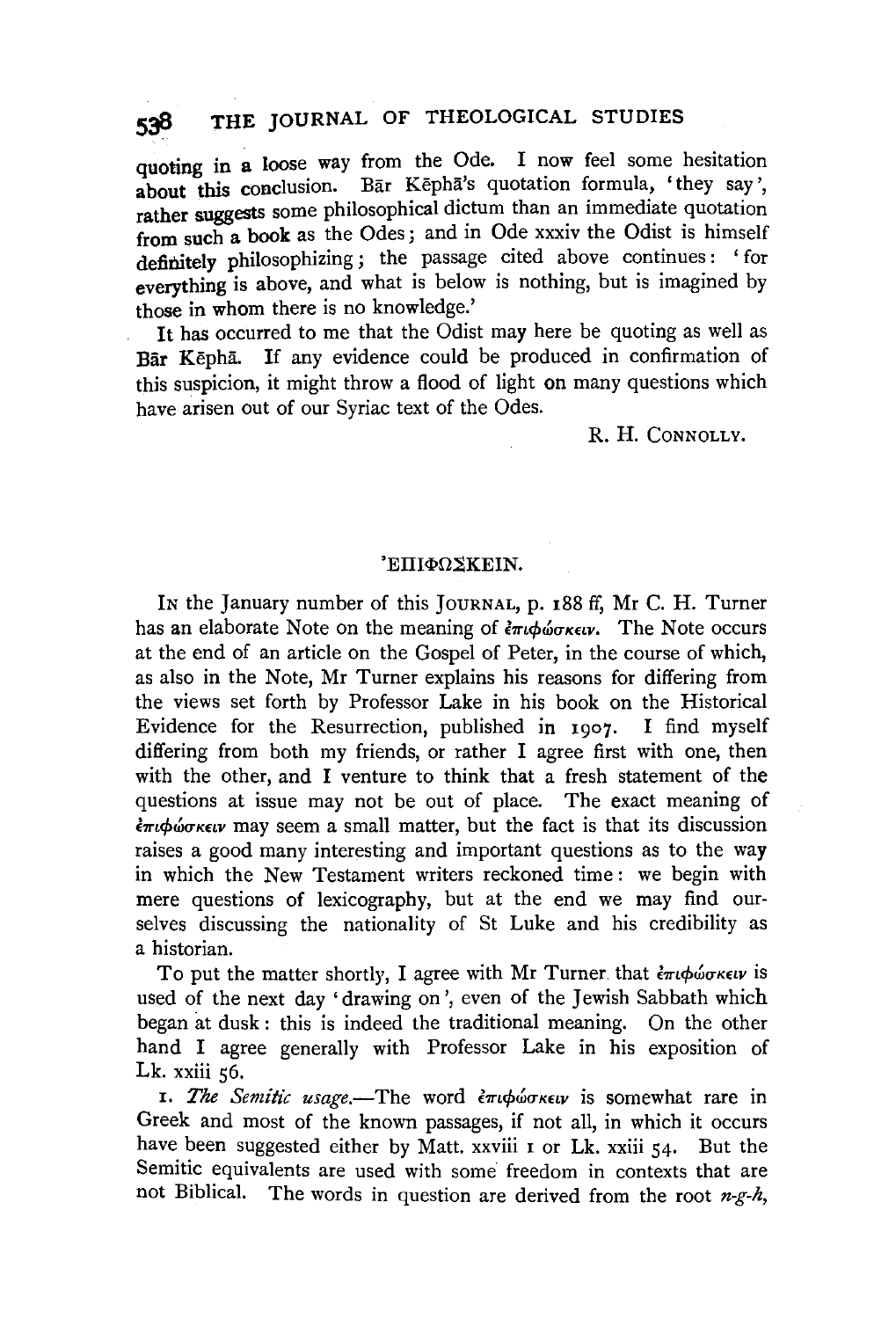which is usually said to imply 'brightness' or 'dawning', so that at first sight they are as inappropriate as  $\epsilon_{\pi\iota}\phi\omega_{\sigma\kappa\iota\nu}$  to denote the beginning of a Jewish day.

Nevertheless the root is so used in Jewish Aramaic, e. g. Pes. 4 a אורתא דתליסר נגהי ארביסר

means 'the evening of the 13th (Nisan), at the beginning of the 14th', where the word translated 'at the beginning of' is *naghe*, which would imply 'brightening up', if נגה really meant 'to dawn'. Yet the time indicated must be about sunset.

It seems to me that the word is primarily astrological, and that the light indicated is not the light of day at all. *Nugha*  $(\forall \omega)$ , ~nm :J:Jl:J) is the planet Venus. The 'dawn' implied by the verb may therefore have been originally that of the Morning or Evening Star, not that of the Sun.1

However this may be, the Syriac use is quite clear, odd as it is. ~~ ~ means 'very early in the morning', while the causative conjugation  $\sum$  < means 'to keep vigil all night', and the verbal noun used before a day of the week means 'the night preceding suchand-such a day'. Thus in the Chronicle of Joshua Stylites  $\S$  47 (Wright, p. 36) we are told of the fire in the sky 'on the 22nd of August, on the *night preceding* Friday', where the word translated by Wright 'night preceding' (maghai-) is by derivation 'dawning'.<sup>2</sup> Similarly in Joshua Stylites § 27 (Wright, p. 18) the night between Friday, 17 May, 496, and the following Saturday he calls 'the day of Friday, dawning of Saturday' (**<<br/>لتك به المحمد بن بن المحمد بن بن المحمد بن المحمد بن المحمد بن المحمد بن ا** 

One other Syriac word must be noticed here. Mk. xiii 35 divides the watching-time into four parts, Evening, Midnight, Cock-crow, Morning.3 Probably these are not formal divisions of the night as opposed to the day, or to be regarded as equally long. But in any case 'cock-crow' comes between midnight and the morning. Now in the Sinai Palimpsest the word for cock-crow is *nughayta*, a formation from *Nugha*. Whether therefore we connect the word with Venus or not, it is here used for a time before the dawn, rather than for the dawn itself.

<sup>1</sup> It is really the same in Hebrew. נגה is never quite certainly used of sunlight. David says the LoRD is his Candle, lighting up his darkness like the star (2 Sam. xxii 29). In 2 Sam. xxiii 4 may not  $\overline{p}$ וֹגֹּגַה be a note of time-' a morning cloudless

from the time of the rising of the Morning Star'!<br><sup>2</sup> If the connexion with Venus be accepted, it would be literally 'in the starlight of Friday', and in the context it must be the Evening Star, since the time in question is also in a sense reckoned to the preceding Thursday.<br><sup>3</sup> The Greek words are *δψέ, μεσονύκτιον, αλεκτοροφωνίαs, πρωί.*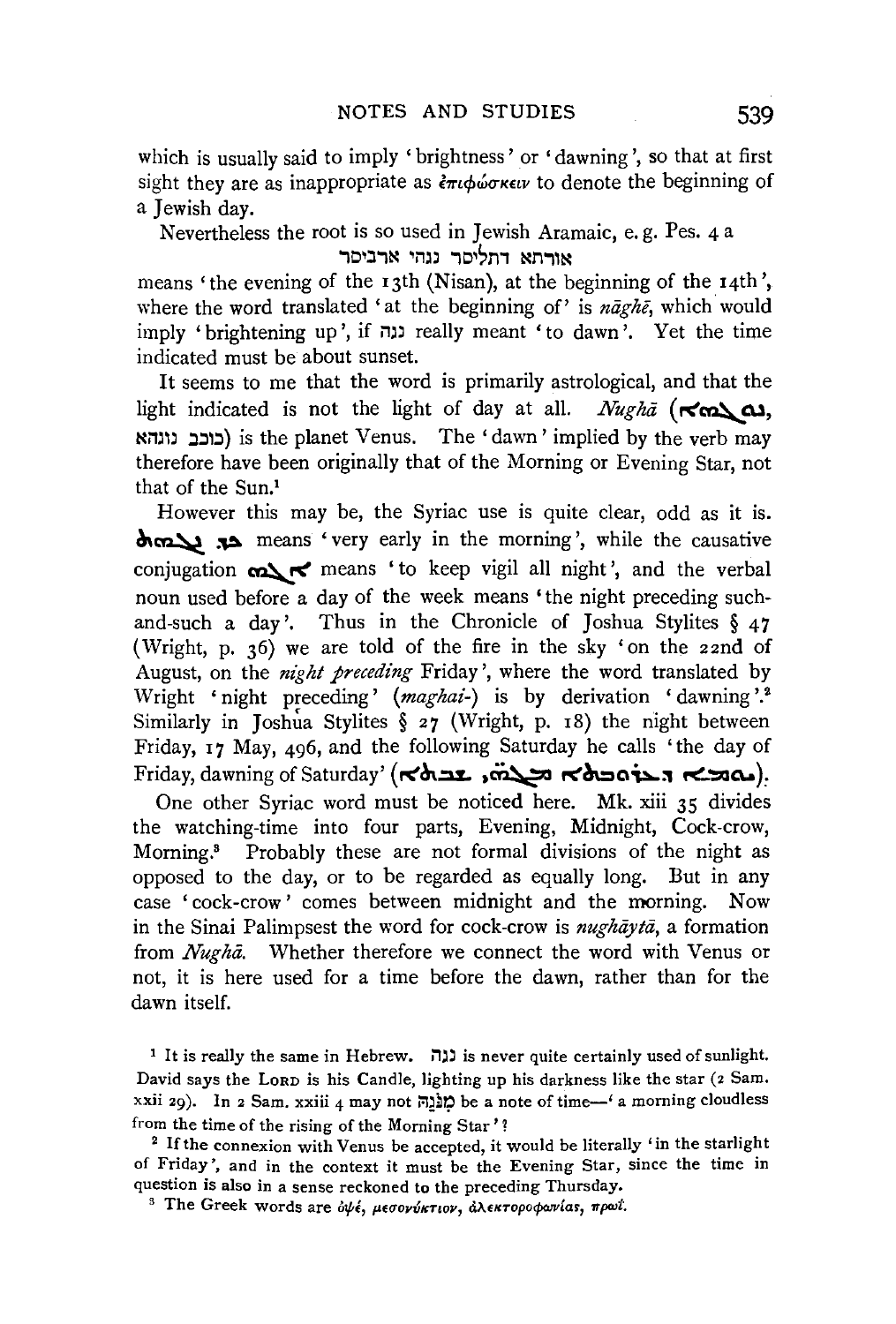2. Greek use of επιφώσκειν outside the Gospels.-We do not learn much about  $\epsilon \pi \iota \phi \omega \sigma \kappa \epsilon \nu$  from Liddell and Scott. In addition to the **N. T. a reference is given to C. I. 9119, in other words to the grave**stone of a Christian lady from Nubia who departed this life about eleven hundred years ago just before the 8th of Athyr; but as the 'inscription' does not further tell us what time of day this was, it is useless for our purpose. Sophocles *Lexicon* quotes a more interesting passage from the Paschal Chronicle (Migne, xcii 532 end), which dates the Last Supper on March 22, Nisan  $_1$ 3, in the  $\frac{1}{2}$ th hour of the night, near the beginning of March  $\lceil 23 \rceil$ .<sup>1</sup> Here, therefore, the hour of  $\epsilon_{\pi\iota\phi\omega\sigma\kappa\epsilon\iota\nu}$  is in the 5th hour after sunset, from 10-11 p.m.

Why does the Chronicler put the Last Supper so late? Turn to Aphraates and you will see. In his Homily on the Pascha we are told that from the moment our Saviour gave His Body to be eaten He was numbered among the dead, and that the miraculous darkness at the Crucifixion and the subsequent light count as one night and day.<sup>2</sup> So he makes three whole days and nights between the true Death (at the Supper) and the Resurrection, for 'in the night when Sunday was drawing on,<sup>3</sup> at the same time that He gave His Body to the Disciples, He rose from the dead' (Aphr. xii  $\S$  6, pp. 517-520).

Thus the passage in the Paschal Chronicle is not so much an independent use of επιφώσκειν as an interpretation of Matt. xxviii 1. We learn, further, that Aphraates and his followers felt no objection to placing the actual moment of the Resurrection a full hour before midnight on what we should call Saturday. Such persons evidently reckon their day to begin about the same time as the Jewish ritual day.

Not all chronologers were satisfied with reckoning the darkness at the Crucifixion as an extra night. Tyconius *(Rules,* p. 58) is particularly emphatic against the theory. His solution is that any part of a twentyfour hours' day counts for the whole. But even he reckons the night as belonging to the following day *:- si Dominus ante solem, id est ante* 

<sup>1</sup> The passage is confused and I suspect a lacuna. The actual text of the last words is ώρα νυκτερινη ε' τη επιφωσκούση είς εικάδα τετάρτην. Something is wrong here, for later on Nisan  $14$  is said very distinctly to be the Crucifixion day, and that according to the Chronicler is March 23.

<sup>2</sup> Part of this reckoning is also in the *Didascalia* (see below), but Aphraates is, I believe, alone in thinking of our Lord as dead from the time of the Supper.

3 Syr. ~.::u:.::a ~» ~:'I **re:.Jl::,.** For the construction we may compare r<~::ao~ r<cn~:'l r<'~ f2024 and r<ch::~.z. r<'~:'l ~ <sup>521</sup> 3, where 'Friday' and 'Saturday' are fem., and so the verb is in the fem. In Matt. xxviii I, therefore, the Syriac versions state that Sunday was 'coming on', not that the night was ' dawning into' Sunday. In  $5^{21}$ <sub>6</sub> Aphraates says directly **reduced**<br>**Ref Ref**  $\overrightarrow{AB}$  **Ref**  $\overrightarrow{AB}$  **1.**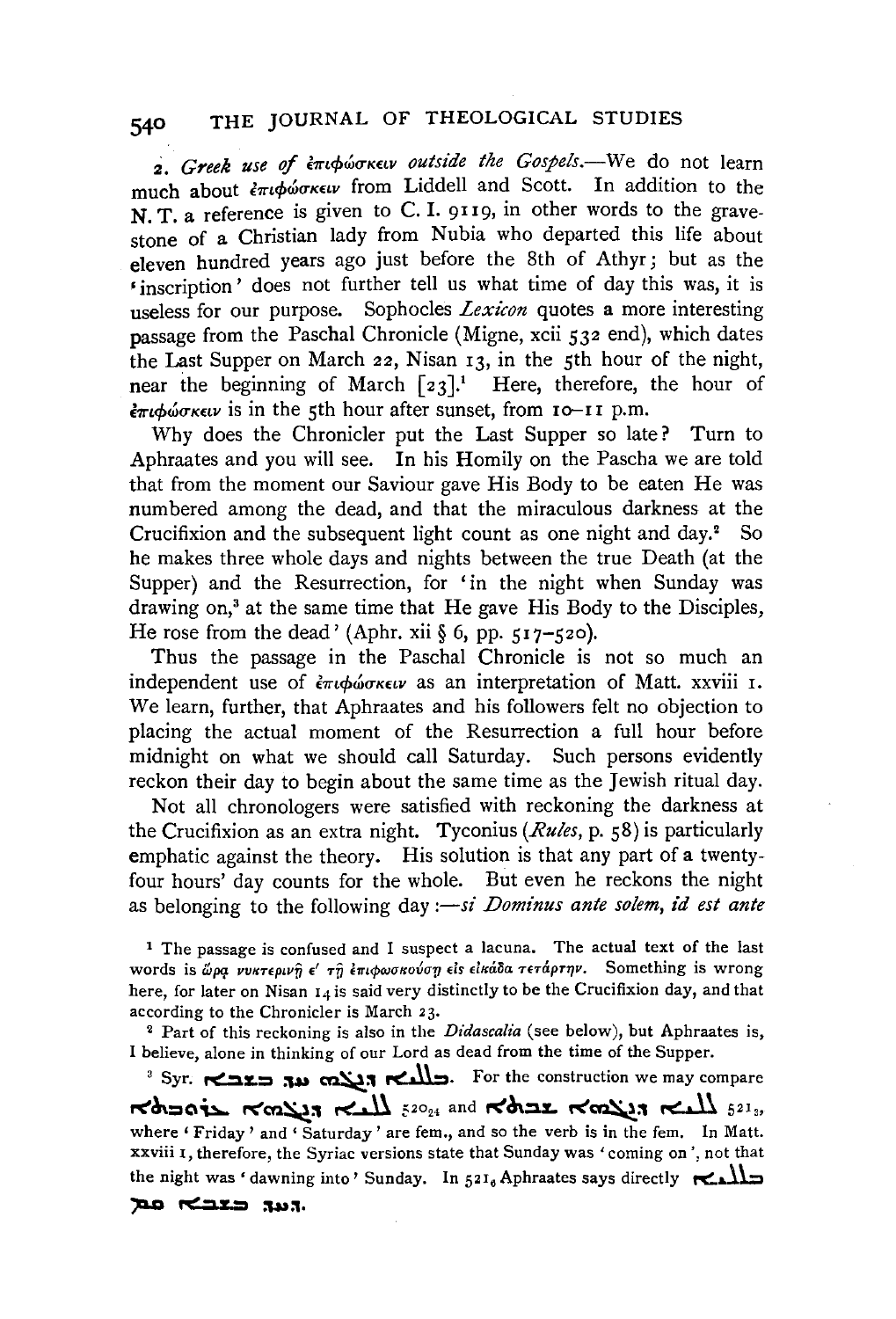*initium diei, resurrexit, nox illa pars est inlucescentis diei: quod et competit operibus Dei, ut non dies obscuretur in noctem sed nox lucescat in diem* (p. 57). Here we have a real occurrence of *illucescere,* which is the standing equivalent in the Gospels of  $\partial \tau \partial \phi$  and it is used in the natural sense of the approach of daylight. It should be noted that Tyconius gives no opinion as to the hour of the Resurrection : any time after sunset on Saturday would suit his theory. But he is conscious that Mk. xvi 2 implies, even with the Western reading, some time nearer sunrise on Easter Sunday.<sup>1</sup>

Two other ecclesiastical writers have a claim to be heard here, because they are concerned with actual ritual observance, concerning which they are so far authoritative, rather than with harmonistic exegesis.

(a) The lady, whom it is still convenient to call 'Silvia ', describes the services which she saw in and near Jerusalem in the fifth or sixth century *(Itinera sancta* 7I-Ioi). The day began 'before cock-crow' and ended with the ceremony called *Lucernare*, i. e. τὸ Λυχνικόν, which was usually about 4 p.m. (hora decima p. 72<sub>5</sub>). This is perhaps a controversial statement; but whatever may have been the origin of the Lamp-lighting, 'Silvia's' view is clear, for on p.  $8z_{26}$  she ends her description of the Saturday before Palm Sunday with *et fit Lucernare iuxta consuetudinem,* continuing *Alia ergo die, id est Dominica.* And again at the end of Palm Sunday she says (p. 84<sub>10</sub>) *quamlibet vero sit*, *tamen fit Lucernare* ... *Item alt"a die, id est secunda feria.* In each case the first event noticed is at cock-crow.

' Silvia ' once uses the word *illucescere.* After stating that vigils are kept from the Lamp-lighting on Friday till the morning of Saturday before Palm Sunday,<sup>2</sup> she goes on to say *At ubi autem coeperit se mane facere sabbato illucescente, offeret episcopus et facit oblationem mane sabbato*  (8r28). The time indicated seems to be about 'cock-crow': *sabbato illucescente* seems to me to mean 'on the ensuing Saturday', not 'at the time of day when Saturday was approaching'.

With reference to Paschal chronology it should be noticed that on Maundy Thursday there is a special Mass *(oblatio)* about 4 p.m. (85<sub>53</sub>); then the people go home to dinner  $(86<sub>5</sub>)$  at sundown, immediately after which they assemble at Olivet, go up to the place of the Ascension *(Imbomon)* at midnight  $(86_{13})$ , visit Gethsemane at cock-crow  $(86_{18,27})$ ,

1 The passage is curious enough to be worth quoting in full *(Rules,* p. 57): 'nam Marcus dicit *oriente sole-non* orto sed *oriente,* id est ad ortum eunte; Lucas autem *diluculo.* sed ne de hac locutione ambigeretur, alteri euangelistae aperte noctem fuisse testantur, nam Matheus nocte dicit uenisse mulieres ad monumentum et uidisse Dominum, Iohannes uero *cum adhuc tenebrae essent.'* So, as usual, Mark is to be explained away to fit the other Gospels ! I suppose *ad ortum eunte* might be made to mean any time in the night.

<sup>2</sup> p. 8<sup>1</sup><sup>4</sup> *de hora lucernarii sexta feria* . . . *usque in mane sabbato.*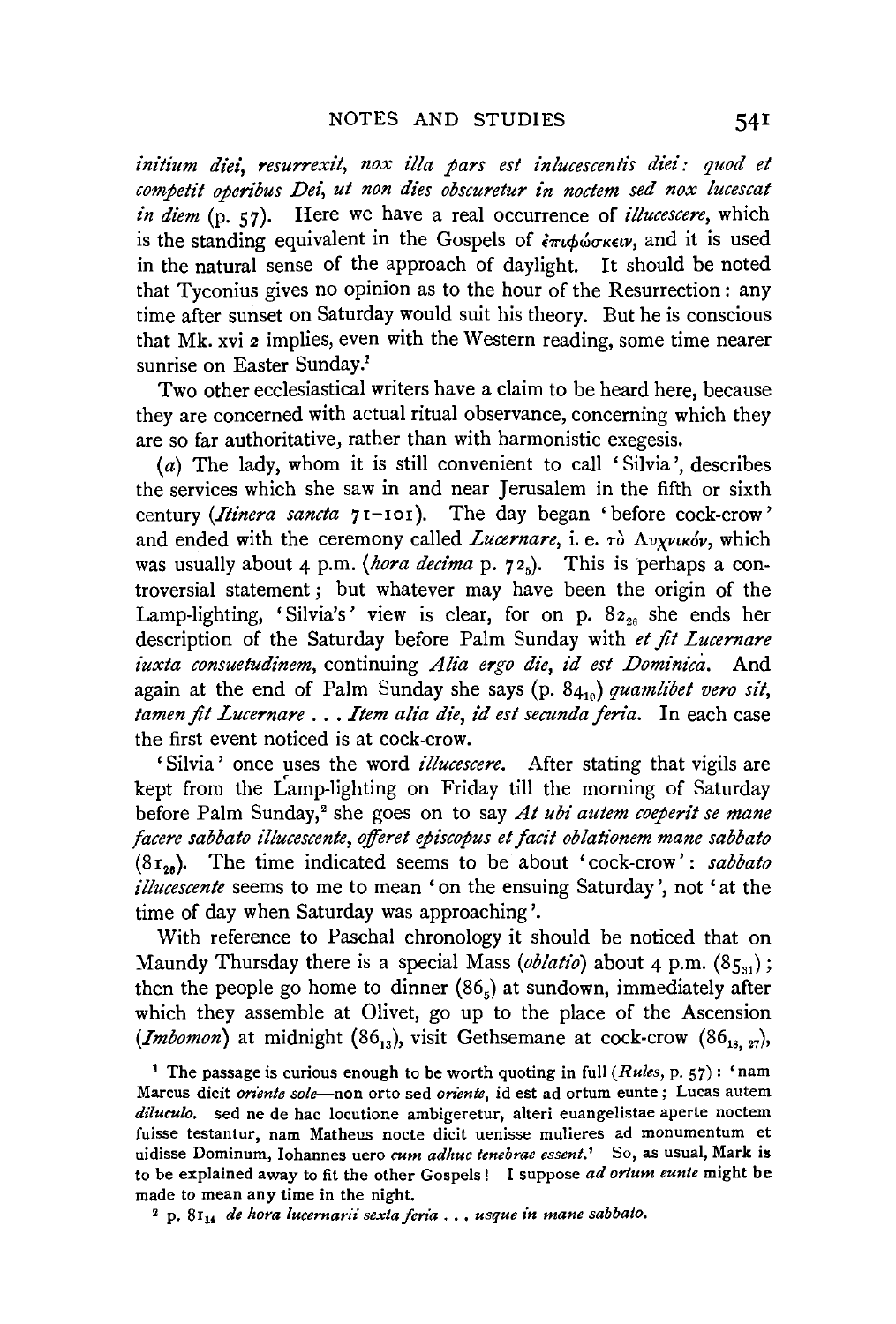and arrive in Jerusalem at early dawn, when it begins to be light enough to recognize faces  $(87<sub>7</sub>)$ . From 'Silvia's' account the Last Supper itself does not seem to be directly commemorated, only the discourses which the Lord spoke to the Disciples sitting in a cave.<sup>1</sup> Possibly **J** oh. xiv-xvii is intended.

(b) The interests of the compilers of the *Didascalia* and of the Apostolic Constitutions are also primarily liturgical rather than exegetical. The *Didascalia* is marked by a very peculiar chronology of Passion Week, whereby our Lord eats an anticipated Passover with the Disciples on Tuesday evening, followed by His arrest that same night  $(272_{8-10})$ .<sup>2</sup> The object of this reckoning appears in V xviii ( $288_{16-19}$ ): it is to legitimate the Fast of Holy Week, viz. abstinence from Monday to Thursday, strict fast on Friday and Saturday. This fast leads up to the Easter Feast : it therefore becomes important to know exactly when it should end. There is no uncertainty as to the answer : ' Be gathered together and watch all the night, reading the Scriptures until the third hour of the night after the Saturday, and then break your fast' (V xix r pp. 288<sub>20</sub>-290<sub>8</sub>). This method of stating the time (repeated 276<sub>8</sub>, 292<sub>5</sub>) does not, however, explain when Saturday ends. In  $278_{16}$  it is distinctly deduced from Gen. i 5 that the evening belongs to the following day. Yet in  $272_8$  and in  $278_{16}$  the Last Supper is spoken of as taking place in the evening of the preceding day. In any case the author of the *Didascalia* has a different outlook from the true Semitic view of Aphraates, for he speaks of the night *after* such and such a day (274<sub>3</sub>, 290<sub>2</sub>). I cannot help getting the impression that the *Didascalia* tries to reckon days by the Roman method of midnight to midnight.

That at any rate is the interpretation followed in the *Constitutions,*  for the passage in the *Didascalia* about ending the Fast at the third hour of the night is interpreted in the *Constitutions* to mean cock-crow: επιφωσκούσης μιας σαββάτων, ήτις εστι κυριακή, απο εσπέρας έως αλεκτορο*cpwv{ar; &.ypV7rvovvns* . . • *yp'l]yopiiT£* • • . *p.l)(pLS &.A£KTpv6vwv* Kpavy~s  $(29I<sub>5-13</sub>)$ . I take this to mean 'when Sunday approaches, continue fasting after Saturday has past until about 3 a.m. on Easter morning'.<sup>3</sup>

The *Testamentum Domini,* on the other hand, which also has some

<sup>1</sup> *Spelunca in qua ipsa die Dominus cum apostolis fuit* .• , *loca de euangelio leguntur in quibus Dominus allocutus est discipulos eadem die sedens in eadem spelunca*   $(86_{7,11}).$ 

<sup>2</sup>*Didasc.* V xiv 5· I quote the *Didascalia* and the *Constitutions* by the pages of Funk's edition. 8 'The third hour of the night' in Ac. xxiii 23 is taken by Blass to mean about

<sup>9-10</sup> p.m.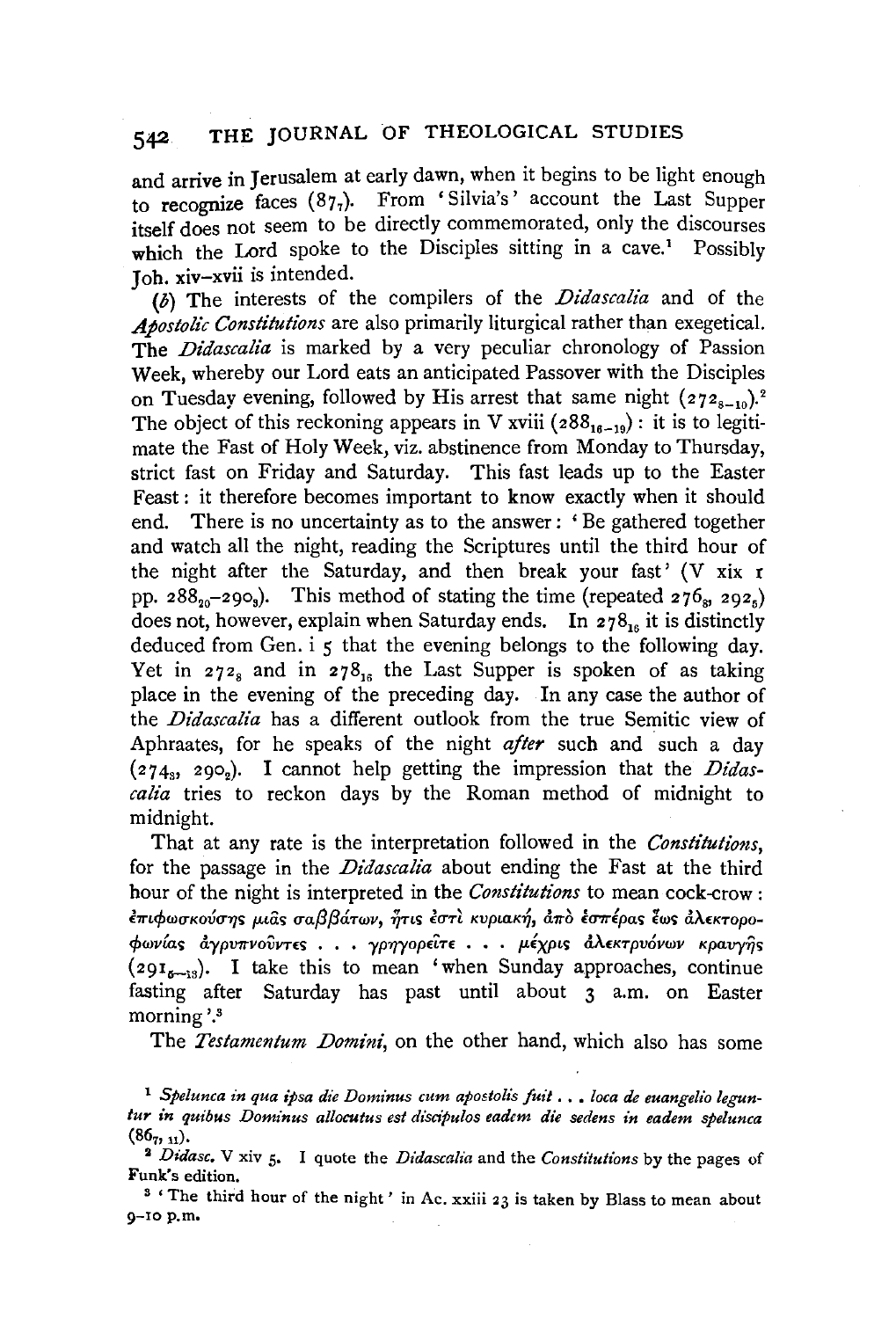connexion with the *Constitutions,* if not with the *Didascalia,* puts the end of the Fast at midnight (Test. Dom. ii 12).<sup>1</sup>

Three passages from Epiphanius also deserve mention here. They are all in a sense derived from the *Didascalia,* but they are of interest as shewing more or less what  $\epsilon \pi \omega \omega \sigma \kappa \epsilon \omega$  meant towards the end of the fourth century. Epiphanius (*Exp. fidei* 21) says επιφωσκούση τετράδι συνελήφθη δ κύριος. Now whatever chronology we take of the Paschal Week, the arrest of our Lord took place in the middle of the night, before cock-crow:  $\epsilon \pi \phi \omega \sigma \kappa \epsilon \nu$  here therefore indicates midnight, the beginning of the Roman day. In *Panar. Haer*. lxxi 11, on the other hand, writing against the Audiani, he says of the Jews  $\epsilon \pi \omega \omega \sigma \kappa \omega \sigma \eta s$  $\tau$ ής κυριακής έσπέρας δύνανται θύειν τὸ πάσχα· μετὰ γὰρ έσπέραν παρελθόντος -roil *rra{3{3&.-rov ofl 86vav-rat lpyov £mu>..£'iv.* We need not discuss the Paschal date here implied; in any case the Sunday indicated begins when the Sabbath is over, and that is in the 'evening'.  $\epsilon \pi \iota \phi \omega \sigma \kappa \epsilon \iota \nu$ here, therefore, denotes the approach of evening on the Saturday before Easter. Yet the same Epiphanius *Haer*. li 26 writes επιφώσκουσα KvptaK~ *7r£VT£Kat8£Kd.TYJ* vvK-r£pw~, *07r£p* ~v *cpwnrrp.o<; f/.8ov Kat* y~'> *Kal ovpavov Kal VVKTO'> Kat* ~pipa<>, i. e. he emphasizes the derivation from  $\phi$ <sub>0</sub><sup>c</sup>, shewing that the word to a Greek ear suggested the approach of illumination rather than the approach of evening.

Thus the Greek Ecclesiastical writers base their Easter reckoning and their use of επιφώσκειν on Matt. xxviii 1, or upon something that depends on that verse. On the other hand, the mere word appears to indicate coming light and illumination rather than the gathering dusk of the beginning of a Jewish day. In any case it is impossible to study the descriptions of the ancient Ecclesiastical mode of observing Easter without being struck with the difference between it and what we are accustomed to in England to-day, or without realizing that both views are represented in the New Testament: most appropriately the Roman Church reads Matt. xxviii 1-7 for the Gospel on Holy Saturday, but Mk. xvi 1-7 on Easter Sunday itself. Our modem Easter Hymn speaks of the 'glorious morning ray, Breaking o'er the purple East'; the Church tradition prefers words like *0 uere beata Nox, quae sola meruit scire tempus et horam in qua Christus ab inferis resurrexit.* 

1 It should be noted that all this part of the *Didascalia* is extant only in Syriac, so that we cannot use it as direct evidence for the meaning of  $\epsilon \pi \phi \omega \sigma \kappa \epsilon \nu$ , since the words derived from the root  $n-g-h$  are used more freely in Syriac than  $\frac{2\pi}{\pi}\frac{1}{\phi}\frac{1}{\phi}$ is in Greek. A clear instance is *Didasc.* V xiv 8 (2744), where Funk has *Parasceve illucescente(eum vehementer coram Pilato accusaverunt).* This modern Latin rendering appears to make Friday begin at dawn ; but the corresponding words in the Constitutions (275<sub>8</sub>) are παρασκευήs ούσης, and the Syriac really says 'Now when it was very early on the Friday' (הלה בלסכום היה לימי המינו אל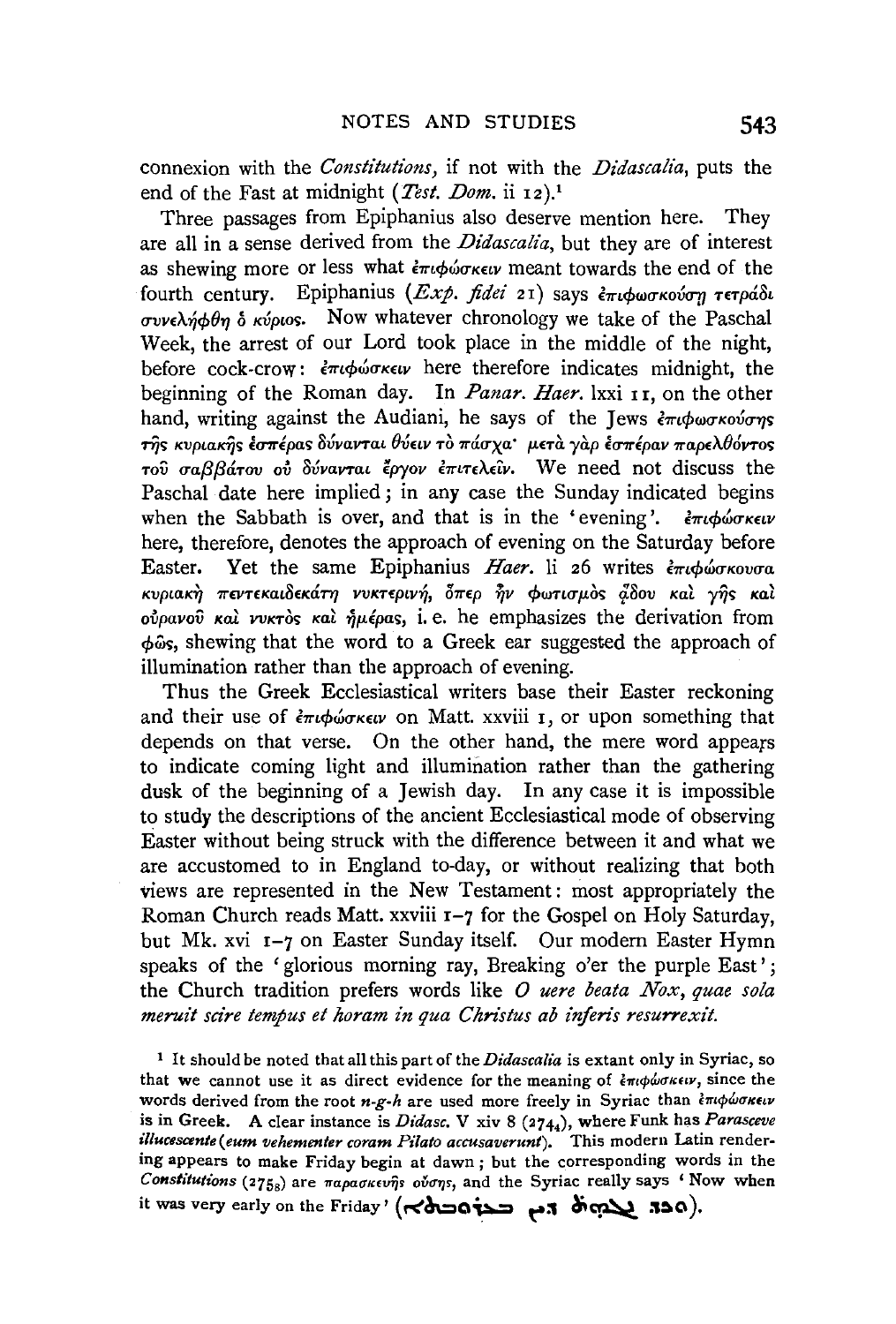3. The Holy Women in the Gospel.-The chief interest of the above rather extended survey of the use and apparent origin of επιφώσκειν is connected with the accounts of our Lord's Burial and of the visit of the Women to the grave on Easter Day. I may therefore be permitted a few words on the Gospel narratives themselves, so far as they touch upon the movements of these Women.

St Mark, who does not use επιφώσκειν at all, tells a clear and, as I venture to think, a consistent story. The Women see the hasty burial (Mk. xv 47) before sunset on Good Friday: it was already late  $(v. 42)^1$  When the Jewish Sabbath was past and the shops were accessible they buy spices (xvi  $r$ ), i.e. on what we call Saturday evening. Then 'very early' on Sunday morning--but this is explained to be 'at sunrise'—they come to the tomb  $(xvi 2)$ . All this is surely credible and the only account that is credible. Our Lord was not taken down from the Cross directly after He died, it was 'when the evening was come' ; the Women could hardly have had time for their purchases before dusk, when the legal Sabbath began. What Mark tells us is that after the enforced twenty-four hours' pause for rest and reflexion they were ready to do what they could, and they buy at once what was necessary. They were not *expecting* the Resurrection. An all-night vigil by the tomb, outside the City, would have been almost certainly impracticable for them, and why should they have thought of it? Nevertheless they are up early, and by sunrise they are at the tomb.

I do not see any real incongruity between  $\lambda$ *(av*  $\pi \rho \omega t$  *and*  $\frac{\partial \nu}{\partial x} \partial \alpha \nu \tau$ *os*  $\tau$ <sup>0</sup> $\hat{v}$   $\hat{n}$  $\lambda$ *(ov* in xvi 2 : I doubt if  $\lambda$ *(av*  $\pi$ *pω(*) here means more than 'as early as they possibly could'.

The accounts in Matthew and Luke differ in certain points from Mark, but where they differ they each contain internal improbabilities. In Matthew we have the story of the Guard at the Tomb, and all mention of the Women's spices is omitted. Possibly it may have been felt that the presence of a Guard was inconsistent with any attempt to get at the corpse. However this may be, Archdeacon Alien must be right in saying (p. 3oo): 'He [Matt.] seems to have wished to omit the "purchase", but not to have cared to pass over the note of time attached to it.' So we get the Women witnessing the Burial (Matt. xxvii 6r), as in Mark, but after telling about the Guard Matthew goes on 'Now late on the Sabbath, as it was drawing on to the first day of the week, there came Mary Magdalene and the other Mary to look at

<sup>1</sup> The Jewish reckoning makes  $\delta\psi$ ias  $\gamma\epsilon\nu$ ou $\epsilon\nu\eta$ s ambiguous, so St Mark twice adds an explanatory clause. Here  $\epsilon \pi \epsilon \hat{i} \hat{j} \nu \pi a \rho a \sigma \kappa \epsilon \nu \hat{\eta}$  explains that though late it was not yet the Sabbath. On the other hand ore  $\epsilon$   $\delta v \sigma \epsilon v$   $\delta \eta \lambda \omega s$  in Mk. i 32 explains that the Galileans did not carry their sick folk out till the Sabbath was over.  $\pi a \rho a \sigma \kappa \epsilon v \eta$  in St Mark is hardly our Friday, but rather the time from 3 p.m. to sunset (cf. *]os. Ant.* xvi 6, 2).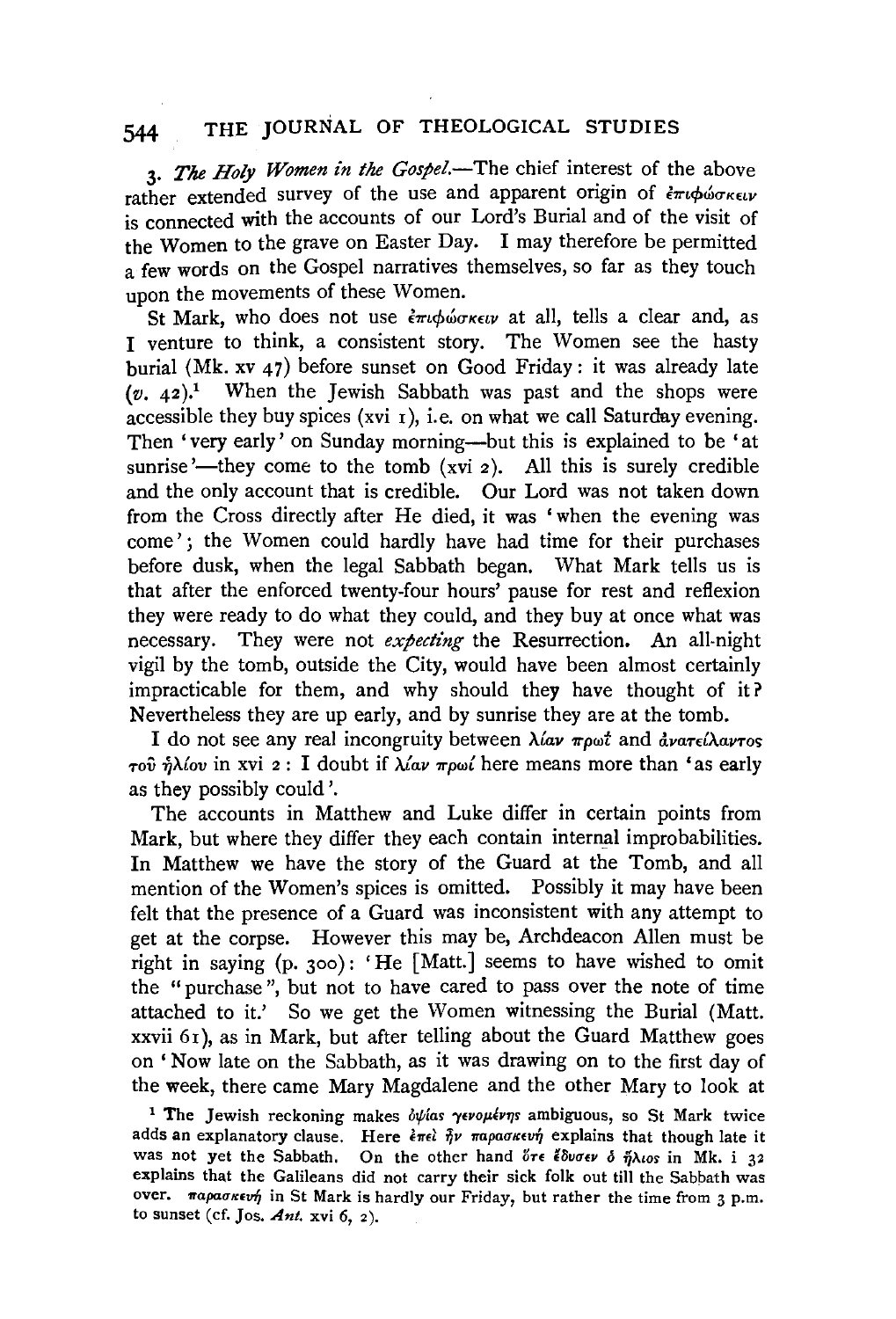the tomb; and behold, there was a great earthquake  $\ldots$  and the angel said ... "He is risen"' (xxviii  $\tau$ ,  $z^2$ ,  $\tau$ , 6).

As we have seen in the earlier part of this article, this passage is the starting-point for the Ecclesiastical observance of Holy Week, but it is very difficult to follow in detail. No doubt  $\partial \psi \partial \partial \beta \partial \partial \tau$   $\partial \gamma$   $\partial \tau$   $\partial \psi$ *UKOllurJ* t:1s- *pf.av uaf3f3&.Twv* means ' late on Saturday near the beginning of Sunday' : but what did the Evangelist understand by *Saturday* and *Sunday*? For it is not the Jewish reckoning, as we might have expected. The visit of the Women to the tomb, with the Angel telling them that the Lord's Resurrection had been already accomplished, must be after the Jewish Sabbath is over; besides, we must account for *vvKT6s* in Matt. xxviii 13. It seems to me that 'Matthew' hardly attempted to construct a time-table, or considered the intrinsic improbability of an all-night vigil for the Women. In any case the abiding peculiarity of his narrative is that he does not use the strict Jewish day, and consequently there is considerable likelihood that the community for which he wrote-was it Antioch ?- did not use the Jewish day either.

Let us now turn to St Luke. Here we read of the Burial, followed by the note of time και *ήμέρα ήν παρασκευής και σάββατον επέ*φωσκεν (Lk. xxiii 54). The Women follow and witness what was done, and return to *prepare*—Luke does not say to *buy*—their spices. On the Sabbath indeed they rest (xxiii 56), but very early on Sunday they arrive at the Tomb ( $xxiv$  I). Here again it is difficult to suppose that the Holy Women are keeping Jewish days, for the preparations for embalming are clearly placed by Luke on Good Friday evening (xxiii 56). But as he does not make them buy in the shops he does not introduce a patent impossibility.

It should be noticed that there is one curious piece of evidence which tends to shew that St Luke really did regard the 'night' as belonging to the previous 'day' and not *vice versa.* It is not Ac. xx 7, because  $\tau \hat{\eta}$  *i* $\pi a \hat{\nu} \rho \omega \rho$  proves nothing. Both the Greek  $a \hat{\nu} \rho \omega \rho$  and the Hebrew מחר are used of the next period of daylight, independently of conventional reckonings of time. To-morrow is to-morrow in Hebrew as in English, whether it be reckoned the same day of the week or not.<sup>1</sup> If the Christians of Troas assembled in the evening and St Paul was to start during the following period of daylight, that would be 'to-morrow'  $(\epsilon \pi \omega \omega \omega)$ , whether they considered themselves to have met on April 11 or April 12. Similarly in Ac. xxiii 31, 32 ήγαγον διά νυκτός ... τη δέ *ξπαύριον* . . . *νπέστρεψαν* is intelligible both to Jews and to Greeks.

VOL. XIV. N n

<sup>&</sup>lt;sup>1</sup> See the conversation of Lot's daughters in Gen. xix  $34$ . Further, the Israelites gathered the manna all day and all night and all the morrow (כל יום המחרת) in Nu. xi 32: see also Judith vi 21, vii r.